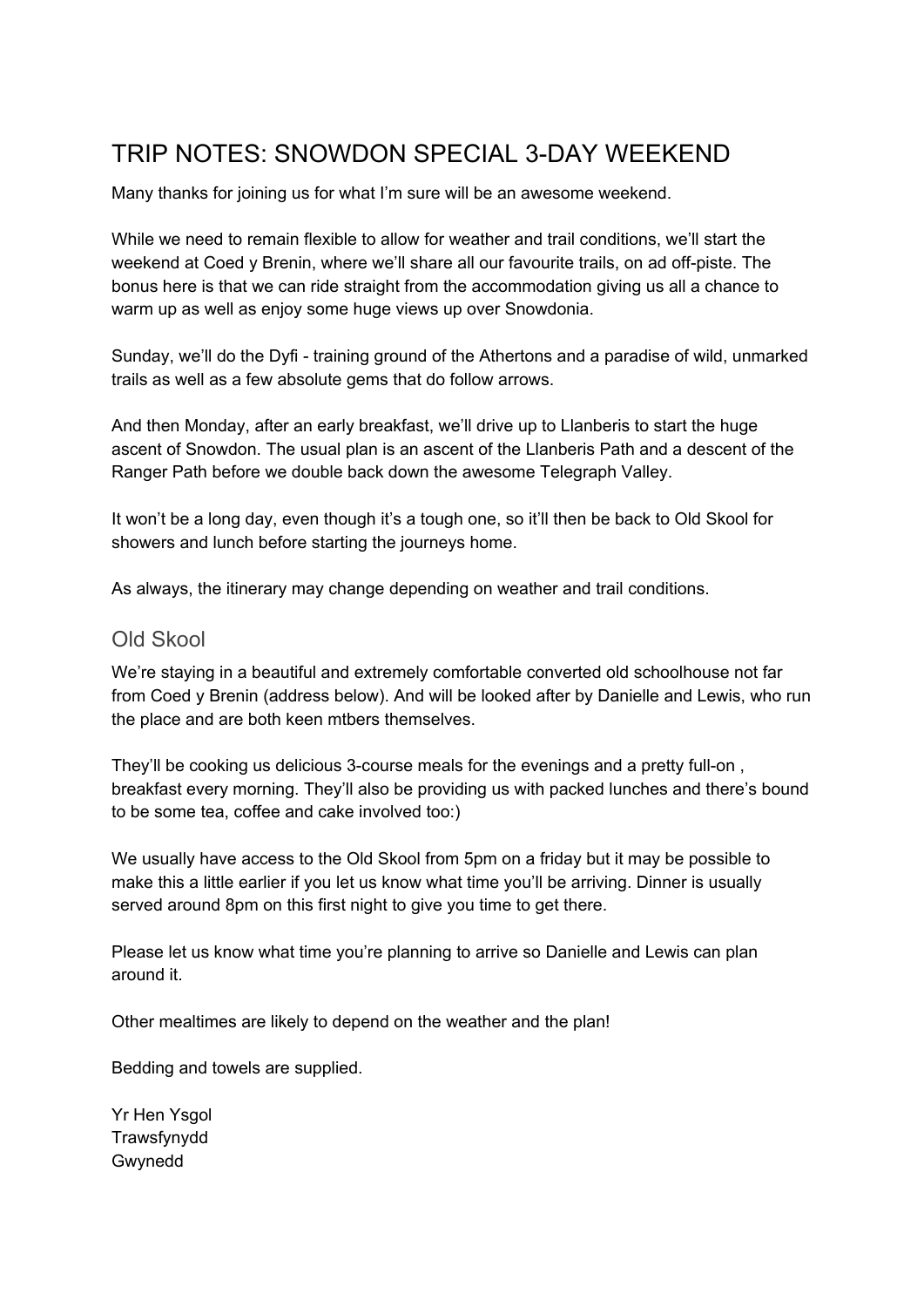LL41 4UR tel. 01766 540949 email. info@oldskool-mtb.co.uk

#### **Directions**

The Old Skool is approximately 3 miles north of Coed y Brenin on the A470. It's set back from the road a little so is easily missed. Heading south, you'll come into the village of Bronaber and the drive is on the left, just before a turning on the left - it's not the last drive on the left but the one before. If you're coming from the south, you'll pass Coed y Brenin on your right and continue for 3 miles into Bronaber. The drive is on the right - it's the second drive after the turning on the right. The postcode works with most Satnavs LL41 4UR.

## Kit list

The weather in the mountains can be quite unpleasant at any time of year - although hopefully, it won't! For most of the weekend, you'll definitely need to carry more than you would on a typical trail centre ride.

## Riding kit

Some items can be shared between the group. Please let us know at the briefing on Friday night (or before) if there's anything you haven't got that you may need.

- Hydration pack big enough to carry everything in the list below suggested size 15L to 20L
- Water and snacks gels, energy bars, jelly babies etc
- Lunch (this will be provided but you'll need to carry it)
- Dry bag to keep everything dry inside your pack
- Mini pump for your valve type
- Inner tube (even if you use tubeless)
- Tube patches (preferably self-adhesive)
- Tubeless repair kit (if you use tubeless)
- Tyre levers
- Multi-tool
- 1 set of spare brake pads
- Rear gear hanger for your bike
- Cable ties
- Duct tape (we suggest wrapping 1m around your pump)
- Power link for your chain type and speed
- Mobile phone in a waterproof case or plastic bag
- Small personal first aid kit
- Any medication you need

## Recommended clothing

- Helmet
- Knee and elbow pads
- Cycling shorts and/or waterproof shorts (or trousers)
- Wicking base layer or cycling jersey